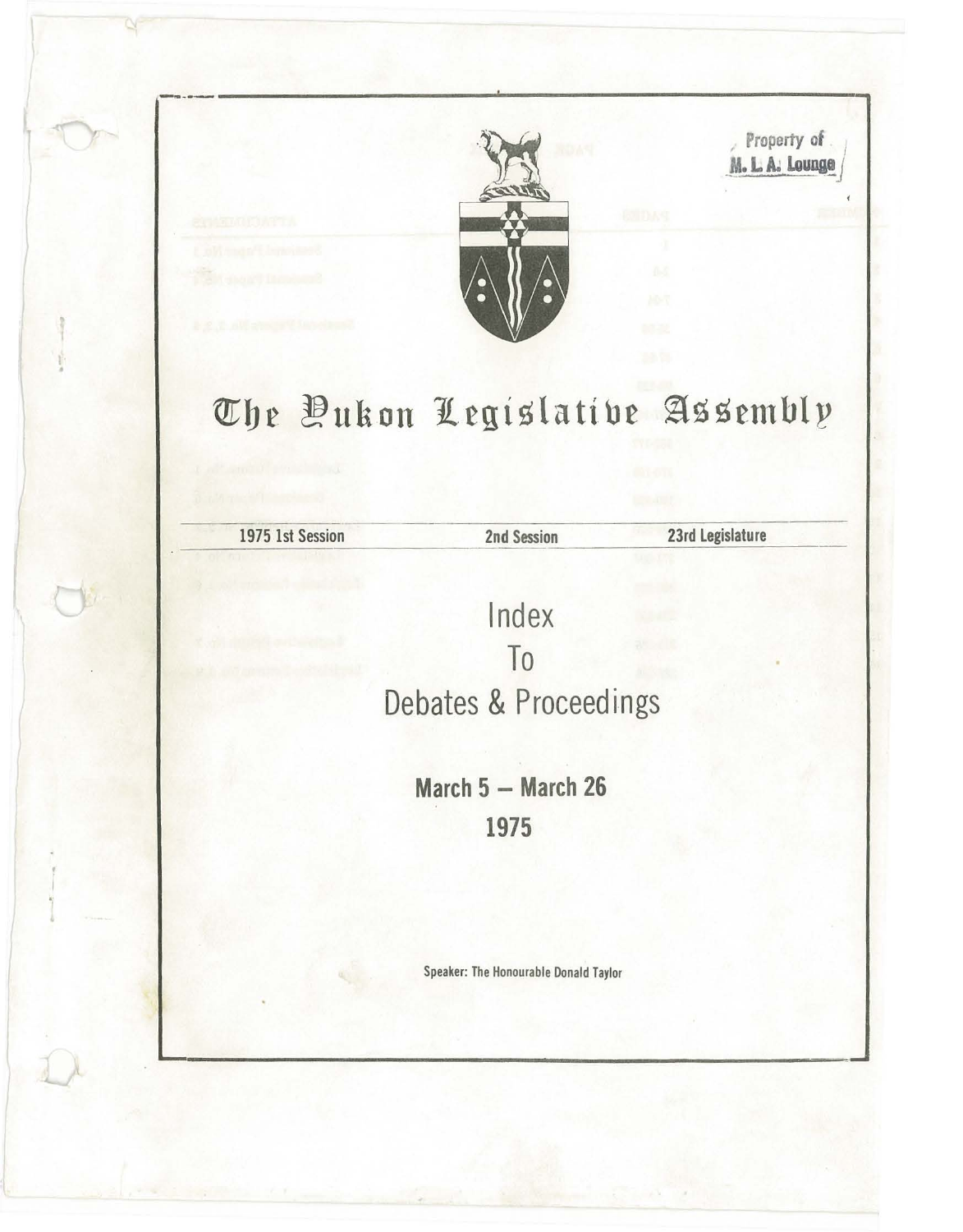$\chi$  . The state  $\chi$ 

PAGE INDEX

| <b>NUMBER</b>           | <b>PAGES</b> | <b>ATTACHMENTS</b>           |   |
|-------------------------|--------------|------------------------------|---|
| $\mathbf{1}$            | $\mathbf{1}$ | Sessional Paper No. 1        |   |
| $\overline{\mathbf{2}}$ | $2 - 6$      | Sessional Paper No. 4        |   |
| 3                       | $7 - 24$     |                              |   |
| 4                       | 25-56        | Sessional Papers No. 2, 3, 5 | O |
| 5.                      | 57-92        |                              |   |
| 6                       | 93-126       |                              |   |
| $\overline{7}$          | 127-161      |                              |   |
| 8                       | 162-177      |                              |   |
| 9                       | 178-198      | Legislative Return No. 1     |   |
| $10$                    | 199-236      | Sessional Paper No. 6        |   |
| $11\,$                  | 237-270      | Legislative Returns No. 2, 3 |   |
| $12\,$                  | 271-307      | Legislative Return No. 4     |   |
| 13                      | 308-323      | Legislative Returns No. 5, 6 |   |
| 14                      | 324-352      |                              |   |
| 15                      | 353-386      | Legislative Return No. 7     |   |
| 16                      | 387-398      | Legislative Returns No. 8, 9 |   |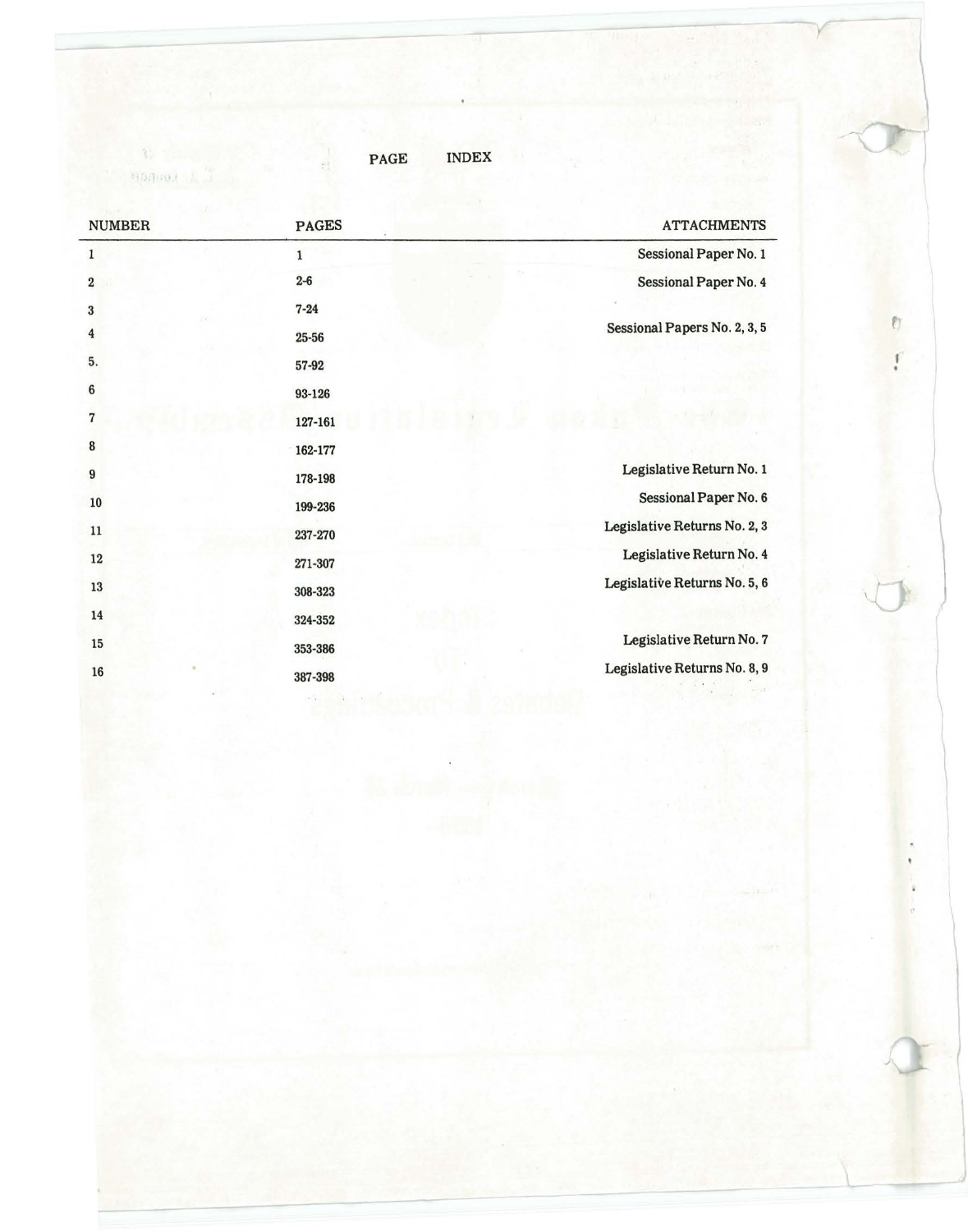| <b>BILLS</b>                                                                      | #                         | <b>FIRST</b>   | <b>SECOND</b>  | READING READING DEBATE MENTS READING ASSENT |                | <b>AMEND-THIRD</b> |     |
|-----------------------------------------------------------------------------------|---------------------------|----------------|----------------|---------------------------------------------|----------------|--------------------|-----|
| 6th Appropriation Ordinance,<br>1974-75                                           | 1                         | 10             | 10             | $16 - 23$                                   |                | 29                 | 29  |
| 1st Appropriation Ordinance,<br>1975-76                                           | $\boldsymbol{2}$<br>b-150 | 8              | 9              | $29 - 55$<br>58-91<br>94-118                |                | 392                | 398 |
|                                                                                   | 祗                         |                |                | 129-61<br>167-76<br>179-92<br>251-69        |                |                    |     |
|                                                                                   | at S                      |                |                | 338-47<br>366-81<br>384-5                   |                |                    |     |
| <b>Community Assistance Ordinance</b>                                             | 19                        | 9              | 10             | 273-306                                     | 359-62         | 391                | 398 |
| <b>Compensation For The Victims</b><br>of Crime Ordinance                         | 6                         | 10<br>ш        | 10             | 205-20                                      | 358            | 389                | 398 |
| <b>Court Worker Agreement Ordinance</b>                                           | 21                        | 13             | 13             | 326-8                                       |                | 355                | 398 |
| <b>Custody of Federal Parole</b><br>Violators Agreement Ordinance                 | $17\,$                    | 12             | 12             | 325                                         |                | 354                | 398 |
| Financial Agreement Ordinance,<br>1975                                            | 3                         | 13<br>сN       | 13             | 195-6                                       |                | 202                | 398 |
| <b>Government Employee Housing Plan</b><br>Ordinance                              | 14                        | 14             | 15             | 244-51<br>317-23                            | 358-9<br>381-4 | 390                | 398 |
| Loan Agreement Ordinance,<br>$(1975)$ , No. 1                                     | $\overline{4}$            | 9              | 9              | 196-7                                       |                | 202                | 398 |
| Municipal General Purposes Loan<br>Ordinance                                      | 5                         | 9              | $\bf{9}$       | 197-8                                       |                | 202                | 398 |
| <b>Occupational Training Ordinance</b>                                            | $11\,$                    | 13             | 14             | $225 - 8$                                   |                | 242                | 398 |
| <b>Ordinance to Amend Labour</b><br>Standards Ordinance                           | 13                        | 14             | 14             | $350 - 1$                                   |                | 356                | 398 |
| Ordinance to Amend Mining Safety<br>Ordinance                                     | 23                        | 165            | 165            | 328-9                                       |                | 355                | 398 |
| Ordinance to Amend Municipal<br>Ordinance                                         | $22\,$                    | $\overline{4}$ | $\overline{4}$ | $\bf 5$                                     |                | 15                 | 29  |
| Ordinance to Amend Rehabilitation<br>Services Ordinance                           | 12                        | 14             | 14             | 345-50                                      |                | 356                | 398 |
| <b>Ordinance to Amend Taxation</b><br>Ordinance                                   | $20\,$                    | $10\,$         | $10\,$         | 329-30                                      |                | 356                | 398 |
| Ordinance to Repeal Adult<br>Occupational Training<br><b>Agreements Ordinance</b> | 10                        | $13\,$         | 13             | 224<br>228-9                                |                | 241                | 398 |
| Ordinance to Repeal Disabled Persons<br><b>Allowance Ordinance</b>                | 7                         | 11             | 11             | $220 - 2$                                   |                | 240                | 398 |
| 1 - end maint                                                                     |                           |                |                |                                             |                |                    |     |

 $\hat{r}$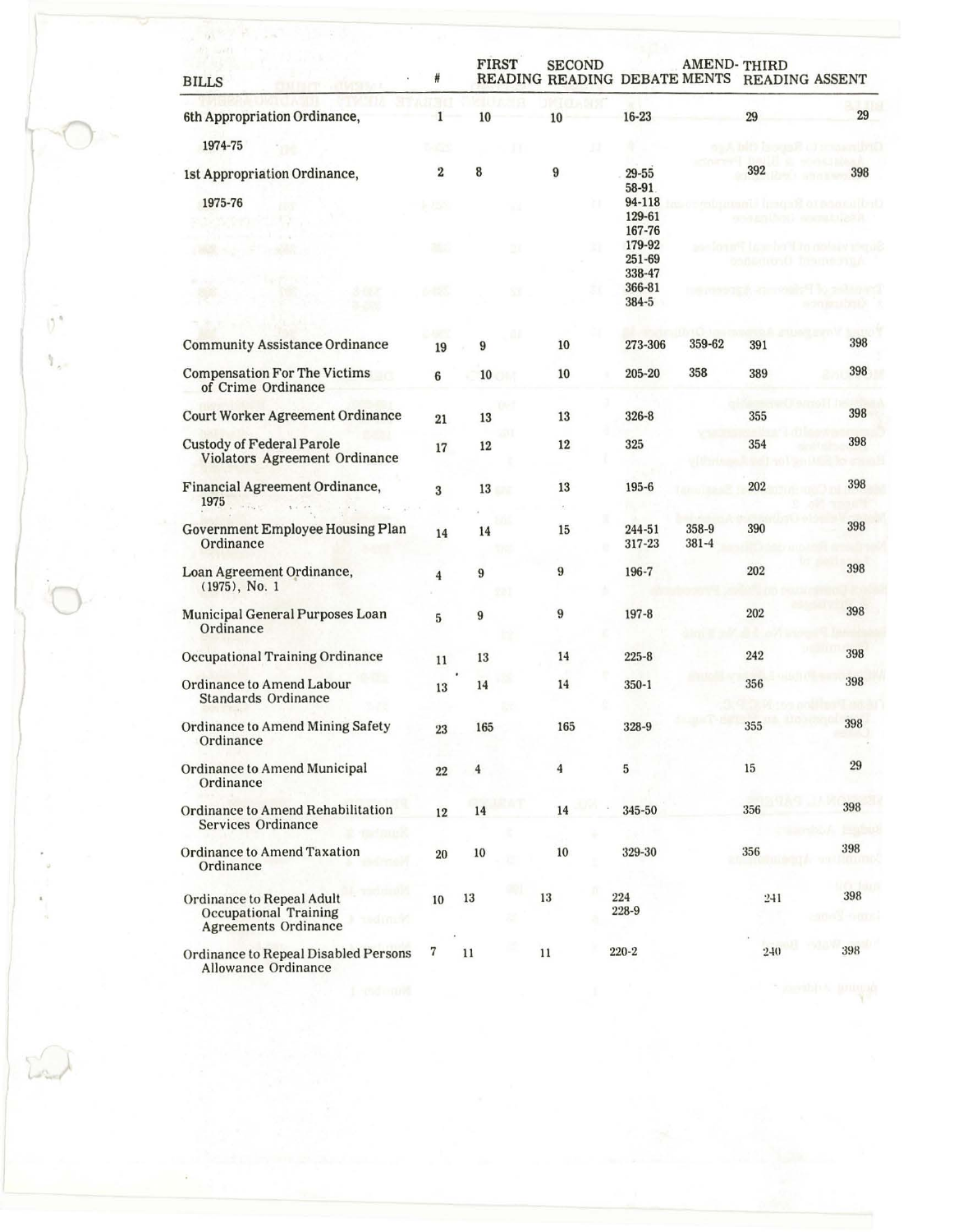| <b>BILLS</b>                                                                     | #      | <b>FIRST</b><br>READING | <b>SECOND</b><br>READING DEBATE MENTS |           | AMEND-              | THIRD | READING ASSENT |
|----------------------------------------------------------------------------------|--------|-------------------------|---------------------------------------|-----------|---------------------|-------|----------------|
| Ordinance to Repeal Old Age<br>Assistance & Blind Persons<br>Allowance Ordinance | 8      | 11                      | 11                                    | $222 - 3$ |                     | 241   | 398            |
| Ordinance to Repeal Unemployment<br>Assistance Ordinance                         | 9      | 11                      | 12                                    | $223 - 4$ |                     | 241   | 398            |
| <b>Supervision of Federal Parolees</b><br>Agreement Ordinance                    | 18     | 12                      | 12                                    | 326       |                     | 355   | 398            |
| <b>Transfer of Prisoners Agreement</b><br>Ordinance                              | 16     | 12                      | 12                                    | $233 - 5$ | 330-8<br>$395 - 6$  | 397   | 398            |
| Young Voyageurs Agreement Ordinance 15                                           |        | 15                      | 15                                    | $230 - 3$ |                     | 342   | 398            |
| <b>MOTIONS</b>                                                                   |        | #                       | <b>MOVED</b>                          |           | <b>DEBATE</b>       |       | <b>RESULTS</b> |
| Assisted Home Ownership                                                          |        | 6                       | 199                                   |           | 199-200             |       | Withdrawn      |
| Commonwealth Parliamentary                                                       |        | 5                       | 162                                   |           | 311-17<br>$162 - 3$ |       | Carried        |
| Association<br>Hours of Sitting for the Assembly                                 |        | $\mathbf{1}$            | 7                                     |           |                     |       | Carried        |
| Motion in Committee Re: Sessional                                                |        |                         | 363                                   |           |                     |       | Carried        |
| Paper No. 2<br>Motor Vehicle Ordinance Amended                                   |        | 8                       | 308                                   |           | 308-9               |       | Carried        |
| Northern Resources Offices,<br>Location of                                       |        | 9                       | 387                                   |           | $392 - 5$           |       | Carried        |
| Select Committee on Rules, Procedures<br>& Privileges                            | $-500$ | 4                       | 162                                   |           |                     |       | Carried        |
| Sessional Papers No. 2 & No. 3 into<br>Committee                                 |        | 3                       | 93                                    |           |                     |       | Carried        |
| Whitehorse Public Library Hours                                                  |        | 7                       | 237                                   |           | 237-9               |       | Carried        |
| Yukon Position re: N.C.P.C.<br>Developments on Marsh-Tagish<br>Lakes             |        | $\overline{2}$          | 25                                    |           | $25 - 7$            |       | Carried        |
|                                                                                  |        |                         |                                       |           |                     |       |                |
| <b>SESSIONAL PAPERS</b>                                                          |        | NO.                     | <b>TABLED</b>                         |           | <b>PRINTED</b>      |       | <b>DEBATE</b>  |
| Budget Address                                                                   |        | $\Lambda$               | $\mathcal{D}$                         |           | Number 9            |       |                |

• r

~

| SLSSIUNAL FAFLILS      | NO.            | TABLED         | PRINTED   | DEBATE          |
|------------------------|----------------|----------------|-----------|-----------------|
| <b>Budget Address</b>  | 4              | $\overline{2}$ | Number 2  |                 |
| Committee Appointments | $\overline{2}$ | 25             | Number 4  | 363             |
| Fuel Oil               | 6              | 199            | Number 10 |                 |
| Game Zones             | 5              | 25             | Number 4  |                 |
| Yukon Water Board      | 3              | 25             | Number 4  | $193-4;$<br>364 |
| )pening Address        |                |                | Number 1  |                 |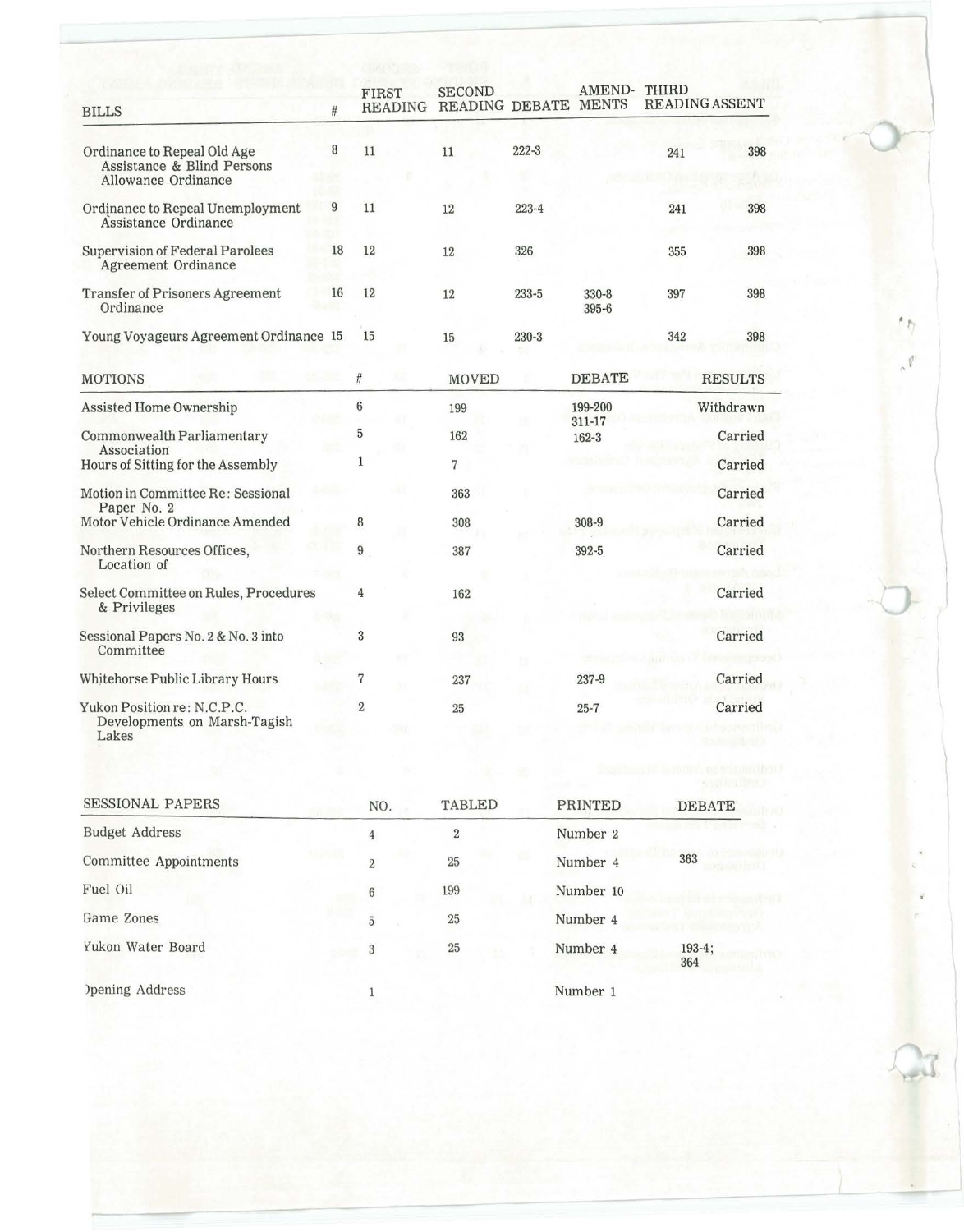| LEGISLATIVE RETURNS                                                                   | NO.            | <b>TABLED</b> | PRINTED       |
|---------------------------------------------------------------------------------------|----------------|---------------|---------------|
| Airborne Contaminant Levels, Testing<br>At Clinton Creek                              | 6              | 308           | Number 13     |
| Airborne Contaminant Levels,<br>Legislation re:                                       | 5              | 308           | Number 13     |
| Costs of Commissioner's Tour                                                          | 9              | 387           | Number 16     |
| <b>Crossroads Programme</b>                                                           | 7              | $353 - 4$     | Number 15     |
| French Language Programme                                                             | 3              | 237           | Number 11     |
| Game Meat Exports                                                                     | 4              | 271           | Number 12     |
| Porter Creek Sewage Lagoon                                                            | 8              | 387           | Number 16     |
| Social Services to Clinton Creek                                                      | $\mathbf{1}$   | 162           | Number 9      |
| Y.T.G. Land Claims Position                                                           | $\overline{2}$ | 237           | Number 11     |
| WRITTEN QUESTIONS                                                                     | NO.            | <b>ASKED</b>  | REPLY         |
| Airborne Contaminant Levels at Clinton<br>Creek, Report by Nation Health &<br>Welfare | $\mathbf{1}$   | 3             | REPORT TABLED |
| Airborne Contampnwnt Levels at Clinton<br>Creek, Continued Testing                    | 6              | 200           | L.R. No. 6    |
| & borne Contaminant Levels,<br>Regulation of                                          | $\overline{7}$ | 200           | L.R. No. 5    |
| Costs of Commissioner's Tour                                                          | 11             | 253           | L.R. No. 9    |
| Crossroads Programme                                                                  | 8              | 324           | L.R. No. 7    |
| French Language Programme                                                             | 5              | 128           | L.R. No. 3    |
| <b>Game Meat Exports</b>                                                              | $\overline{4}$ | 127           | L.R. No. 4    |
| <b>Indian Education Policy</b>                                                        | 9              | 324           |               |
| Porter Creek Sewage Lagoon                                                            | 10             | 253           | L.R. No. 8    |
| Social Services to Clinton Creek &<br>Old Crow                                        | 3              | 28            | L.R. No. 1    |
| Y.T.G. Land Claims Position<br>Publicized                                             | $\overline{2}$ | 3             | L.R. No. 2    |

 $\dot{\omega}$ 

 $\bar{b}$ 

 $\hat{U}$ 

 $\mathcal{V}_\mathbf{q}$ 

Ŷ.

 $\rightarrow$ 

 $\widetilde{\mathcal{D}}$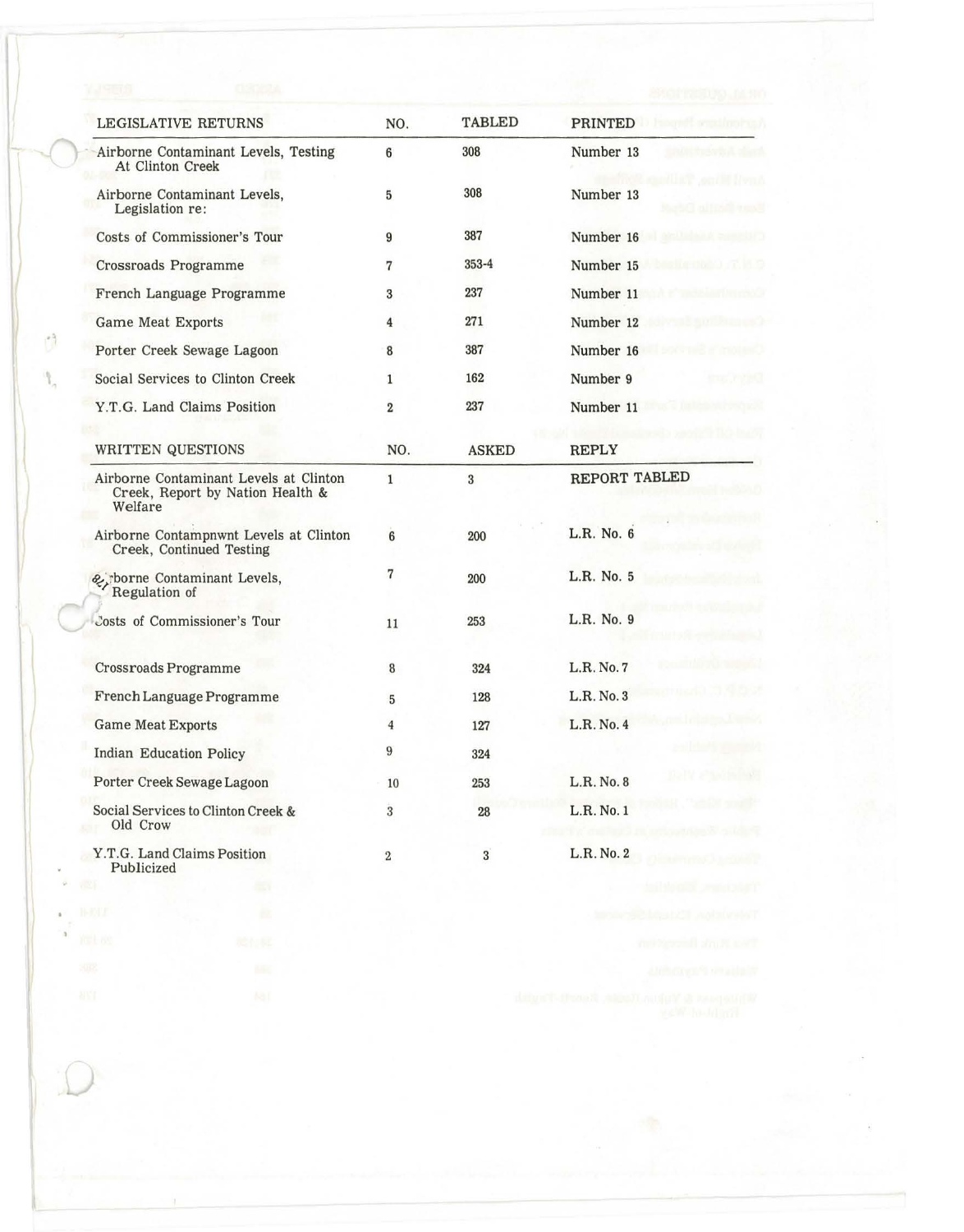| ORAL QUESTIONS                                         |    |    | <b>ASKED</b> | <b>REPLY</b> |
|--------------------------------------------------------|----|----|--------------|--------------|
| Agriculture Report (Peake Study)                       |    | 02 | 8            | 57           |
| <b>Anik Advertising</b>                                |    |    | 8            | 57           |
| Anvil Mine, Tailings Spillage                          |    |    | 271          | 309-10       |
| <b>Beer Bottle Depot</b>                               |    |    | 178          | 179          |
| <b>Citizens Assisting Injured Person</b>               | w  |    | 388          | 388          |
| C.N.T. Centralized Accounting                          |    |    | 324          | 354          |
| Commissioner's Annual Report                           | ma |    | 201; 239     | 239; 271     |
| Counselling Service, Y.W.C.A.                          |    |    | 164          | 178          |
| <b>Custom's Service Hours</b>                          |    |    | 164          | 164          |
| Day Care                                               |    |    | 272          | 272          |
| Experimental Farm Data                                 |    |    | 128          | 165          |
| Fuel Oil Prices (Sessional Paper No. 6)                |    |    | 240          | 240          |
| <b>Garnishee Wages</b>                                 |    |    | 239          | 239          |
| Golden Horn Subdivision                                |    |    | 201          | 201          |
| Homemaker Service                                      |    |    | 388          | 388          |
| Hydro Development                                      |    |    | 28           | 57           |
| <b>Jack Hulland School</b>                             |    |    | 271          | 301          |
| Legislative Return No. 1                               |    |    | 165          |              |
| Legislative Return No. 2                               |    |    | 240          | 240          |
| Liquor Ordinance                                       |    |    | 389          | 389          |
| N.C.P.C. Chairmanship                                  |    |    | 29           | 29           |
| New Legislation, Advance Mailing                       |    |    | 389          | 389          |
| <b>Notary Publics</b>                                  |    |    | 7            | 8            |
| Pelletier's Visit                                      |    |    | 93; 179,310  | 93; 179; 310 |
| "Poor Kids", Report of National Welfare Council        |    |    | 201          | 310          |
| Public Washrooms at Custom's Posts                     |    |    | 164          | 164          |
| <b>Taxing Community Clubs</b>                          |    |    | 165          | 165          |
| Teachers, Blacklist                                    |    |    | 128          | 128          |
| Television, Extend Services                            |    |    | 28           | 113-8        |
| <b>Twa Rink Reception</b>                              |    |    | 28;128       | 28 1 28      |
| <b>Welfare Payments</b>                                |    |    | 388          | 388          |
| Whitepass & Yukon Route, Benett-Tagish<br>Right-of-Way |    |    | 164          | 178          |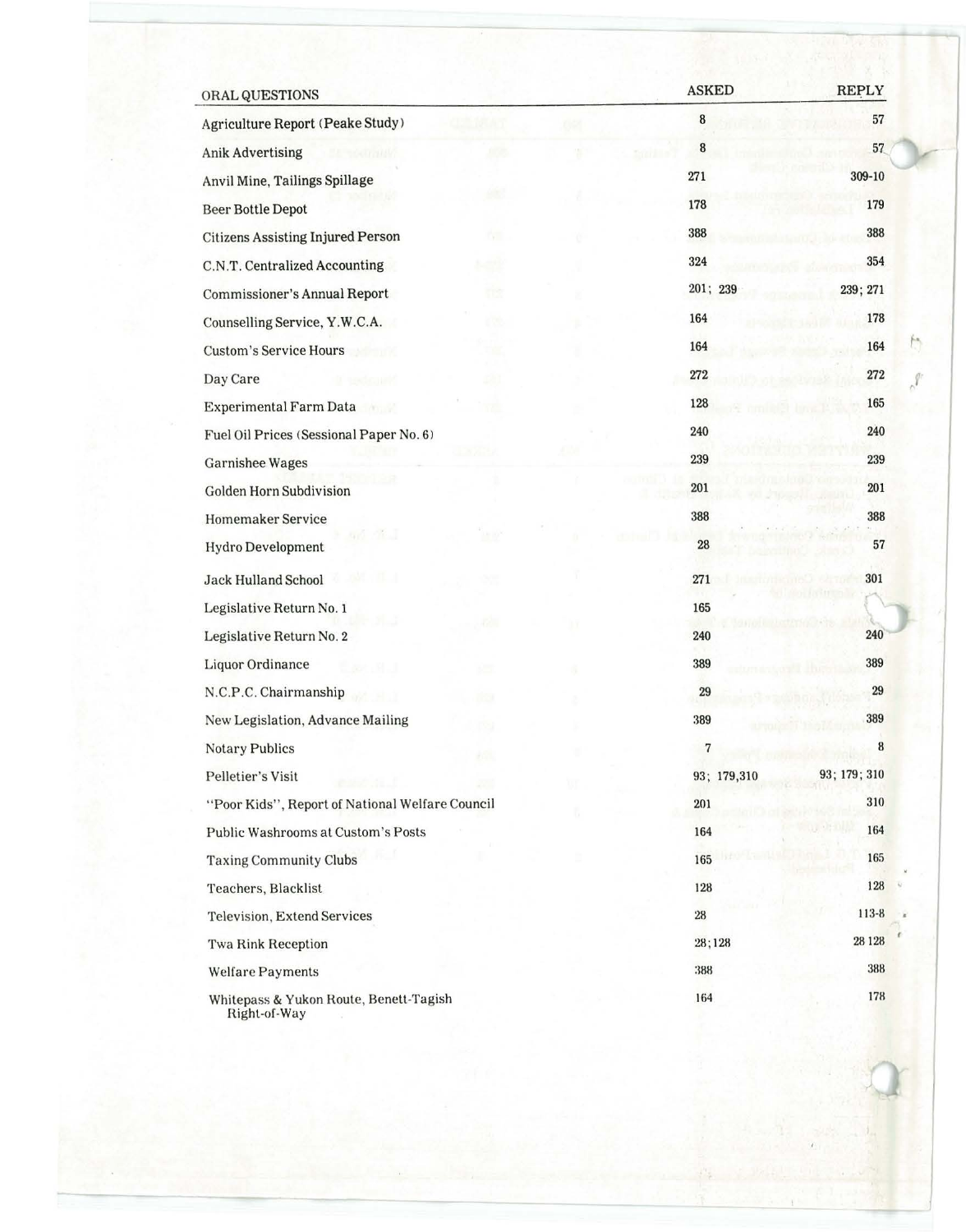| ORAL QUESTIONS                                                                                                         | <b>ASKED</b>    | <b>REPLY</b> |
|------------------------------------------------------------------------------------------------------------------------|-----------------|--------------|
| Whitehorse m.L.A.'s Meet Municipal Officials                                                                           | 201             | 201          |
| Whitehorse Public Library Hours                                                                                        | 163             | 163-4        |
| CORRESPONDENCE & DOCUMENTS TABLED                                                                                      |                 |              |
| Airborne Concentrations of Asbestos Fibres at Clinton Creek, Report to National Health & Welfare; and at-<br>tachments |                 |              |
| Chief Electrial Inspector's Report 1973-4                                                                              |                 |              |
| Commissioner's Annual Report, 1973-4                                                                                   |                 |              |
| Development of Power in Yukon, Sigma Consultants Report for Northern Canada Power Commission                           |                 |              |
| Fire Marshal's Annual Report, 1974                                                                                     |                 |              |
| Regulations                                                                                                            |                 |              |
| Tote Trail Assistance Committee Report, 1973-4                                                                         |                 |              |
| Yukon Agriculture: A Policy Proposal (Peake Report)                                                                    |                 |              |
| Yukon Housing Corporation Report, 1973-4                                                                               |                 |              |
| to concern the characters are as an an or widow was                                                                    | <b>TITLE AF</b> | <b>DACEC</b> |

| <b>WITNESSES SUMMONED</b><br>Mir."                               | <b>ITEM</b>              | <b>PAGES</b>                                                          |
|------------------------------------------------------------------|--------------------------|-----------------------------------------------------------------------|
| Mr. J. Hadden                                                    | Motion No. 6             | $311 - 6$                                                             |
| Mr. Ogilvie, Mr. Phillips                                        | Motion No. 9             | 392-5                                                                 |
| Mr. Miller, Mr. Huberdeau                                        | Bill No. 1<br>Bill No. 2 | $16 - 23$ ;<br>$30 - 55$ ;<br>$58-91$ ;                               |
|                                                                  |                          | $94-126$ ;<br>$129 - 41$ ;<br>$147 - 61;$<br>$167 - 176$ ;<br>180-192 |
| Mr. Gillespie                                                    | Bill No. 2               | 118-126;<br>129-146                                                   |
| Mr. Roberts, Mr. Choy-Hee, Mrs. Alford<br>Mrs. Veale, Mrs. Waugh | Bill No. 2               | 251-69                                                                |
| Superintendent Nixon, Inspector Hunter,<br>Constable Bjornson    | Bill No. 2               | 142-6                                                                 |
| Mrs. Brannigan, Dr. Parker, Mr. Putters                          | Bill No. 2               | 338-347                                                               |
| Mr. Putters                                                      | Bill No. 12              | $345 - 7$                                                             |
| Mr. Miller                                                       | Bill No 14               | 317-23                                                                |
| Mayor Lucier, Mayor Mitchell, Mayor Mayes,<br>Mr. Miller         | Bill No. 19              | 273-306                                                               |
|                                                                  |                          |                                                                       |

الجاز